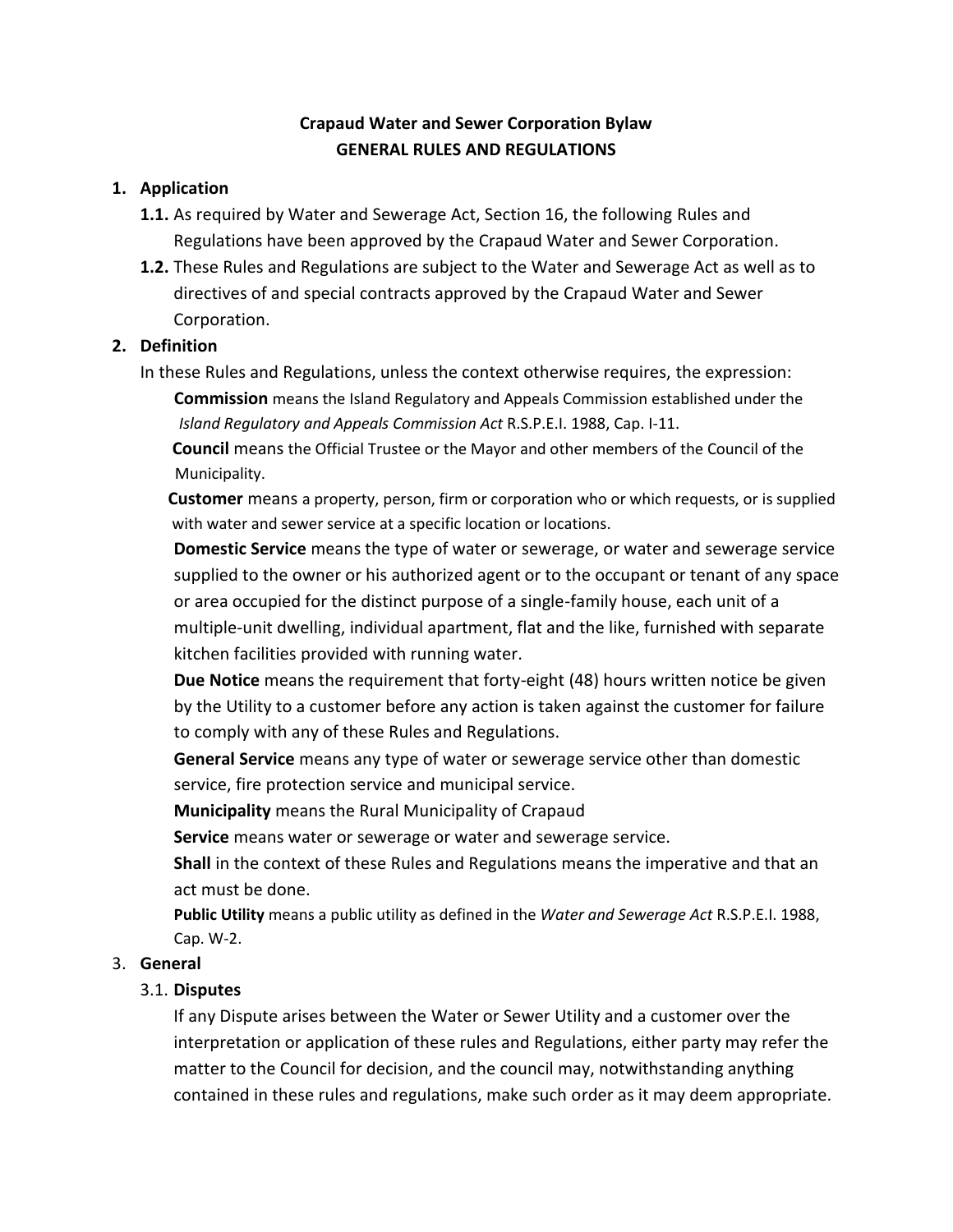#### **3.2. Application for Service**

The Utility may, before rendering service, require an application form signed by a prospective customer.

As stated in the Sewage and Water Act, a person along whose lands run sewer or water mains shall be deemed to receive service, be supplied with water or provided with sewerage disposal, as the case may be, notwithstanding that such sewer or water mains are not physically connected by lateral lines to any residence, building or other structure situate upon the said lands of such person. 1989, c.9, s.2 {eff. June 12, 1980}.

### 3.3. **Plumbing Permit**

In the case of an owner of an existing building or premises applying for service, no service shall be provided until the Utility has been provided with a Certificate of Approval issued by the Plumbing Inspector.

### 3.4. **Plumbing to be Satisfactory**

All plumbing, pipes, fittings, vents, fixtures, and other devices such as Grease interceptors for conveying, distributing, controlling or utilizing water or sewerage which are used by a customer and are not the property of the Utility shall be installed according to the requirements of the current edition of the Canadian Plumbing Code. Except for construction or testing purposes, the water shall not be turned on until the applicant for service has satisfied the requirements. The supply of water may be refused or discontinued to any customer at any time, if, in the opinion of the Utility, the plumbing, pipes, fittings, vents, fixtures and other devices as herein before mentioned, or any of them, fail to comply with the above requirements, or if any part of the water or sewerage system of such customer is in any unsuitable, dirty, unsanitary, or inaccessible place. Service shall not be re-established until such condition is corrected to the satisfaction of the Utility.

#### 3.5. **Refusal of Service**

Service shall be refused or suspended to any customer who has failed to discharge any of his/her/its liabilities to the Utility.

#### 3.6. **Condemned Premises**

Services shall be immediately discontinued to any property condemned under any Federal or Provincial statute or municipal bylaw.

#### 3.7. **Season for Laying Pipe**

The Utility shall not, on application or otherwise, lay any pipe at any season of the year which, in the opinion of the Utility, is deemed unsuitable for such construction.

#### 3.8. **Access to Customer's Premises**

Representatives of the Utility shall have the right of access to a customer's property or premises at all reasonable hours for the purpose of inspecting any water or sewerage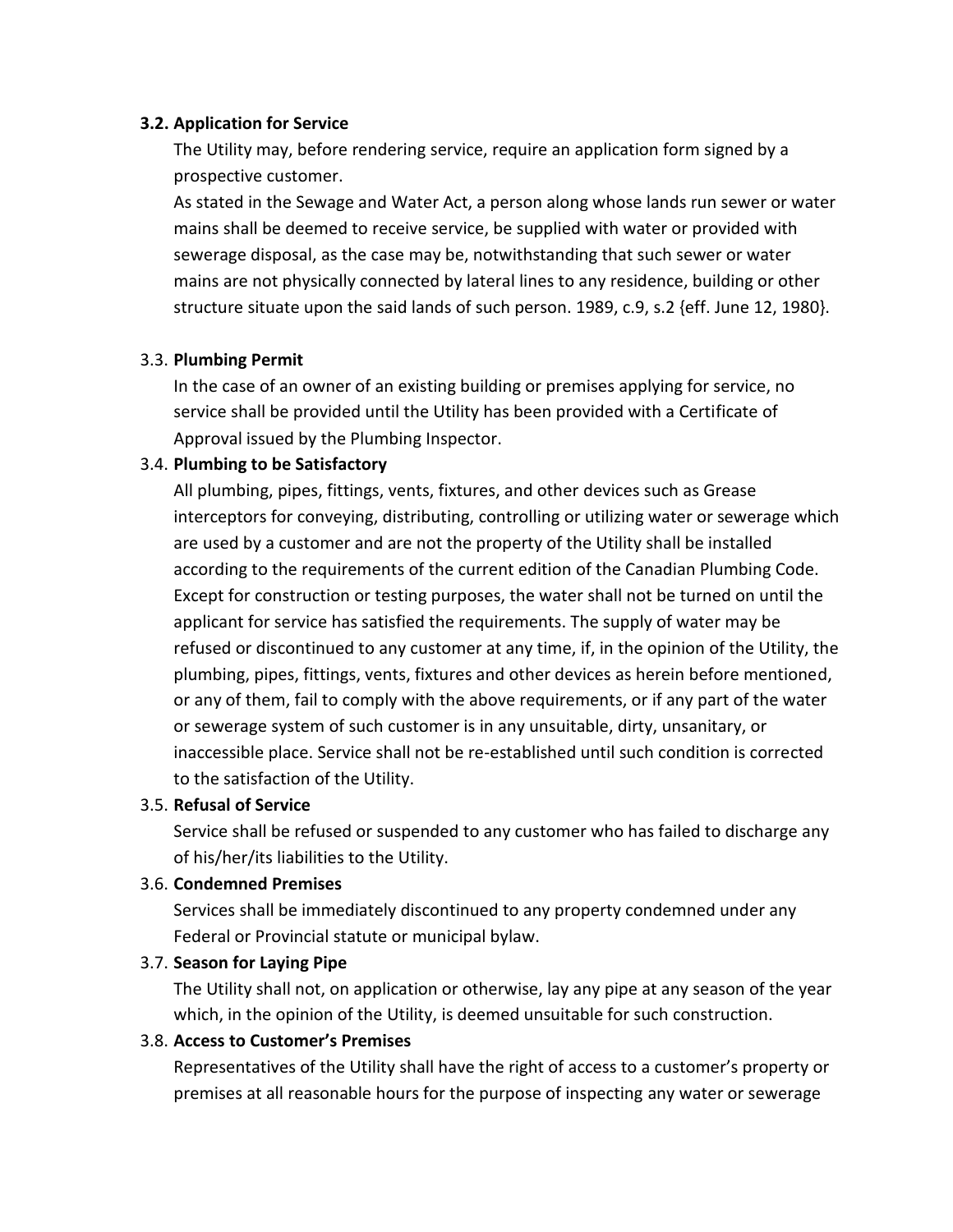pipes or fittings, or appliances, or for the purpose of installing, removing, repairing, reading, or inspecting water meters. The Utility shall have the right to suspend service to any customer who refuses such access.

#### 3.9. **Prohibited Appliances**

Service may be refused or suspended by the Utility to any customer who installs or uses any device or appurtenance, as for example: booster pumps, quick-opening or quickclosing valves, water-operated pumps or siphons, standpipes or large outlets which may occasion sudden large demands of short or long duration, thereby requiring oversize meters and pipelines, or affect the stability or regulation of water pressure in the Utility's system. A permit to install or use any such device or appurtenance must be obtained from the Utility. The permit shall specify what special arrangements, such as elevated storage tanks, surge tanks or equalizing tanks, etc., must be provided by the customer.

## 3.10. **Interference with Utility Property**

No person, unless authorized by the Utility in writing, shall draw water from, open, close, cut, break or in any way injure or interfere with any fire hydrant, water or sewerage pipe or main or other property of the Utility, or obstruct the free access to any hydrant, stop cock, meter, building, etc., provided however that nothing in this section shall be deemed to prevent an officer or member of the Fire Department engaged in the work of such Department, from using any hydrant or other source of water supply of the Utility for such purpose.

## 3.11. **Improper Use of Waste of Water**

No Customer shall permit the improper use or waste of water nor shall he sell or give to any person except upon such conditions and for such purposes as may be approved in writing but the Utility.

## 3.12. **Repair of Leaks**

Leaks due to broken water or sewerage services, worn tap washers, toilet valves or other causes shall be promptly repaired. If, after being notified, a customer refuses or unduly delays in having the repairs or alterations made, the Utility may suspend the service if, in its opinion, such action is necessary to prevent improper use or wastage of the service.

# 3.13. **Cooling Water**

Water shall not be used for cooling purposes by any customer of the Utility except where the system or equipment to be supplied is of the recirculating conservation type with make-up water only being added. In the case of refrigeration equipment, including air conditioning systems, no system having a water consumption rate more than 0.45 litres per minute per metric ton of capacity shall be provided with cooling water. This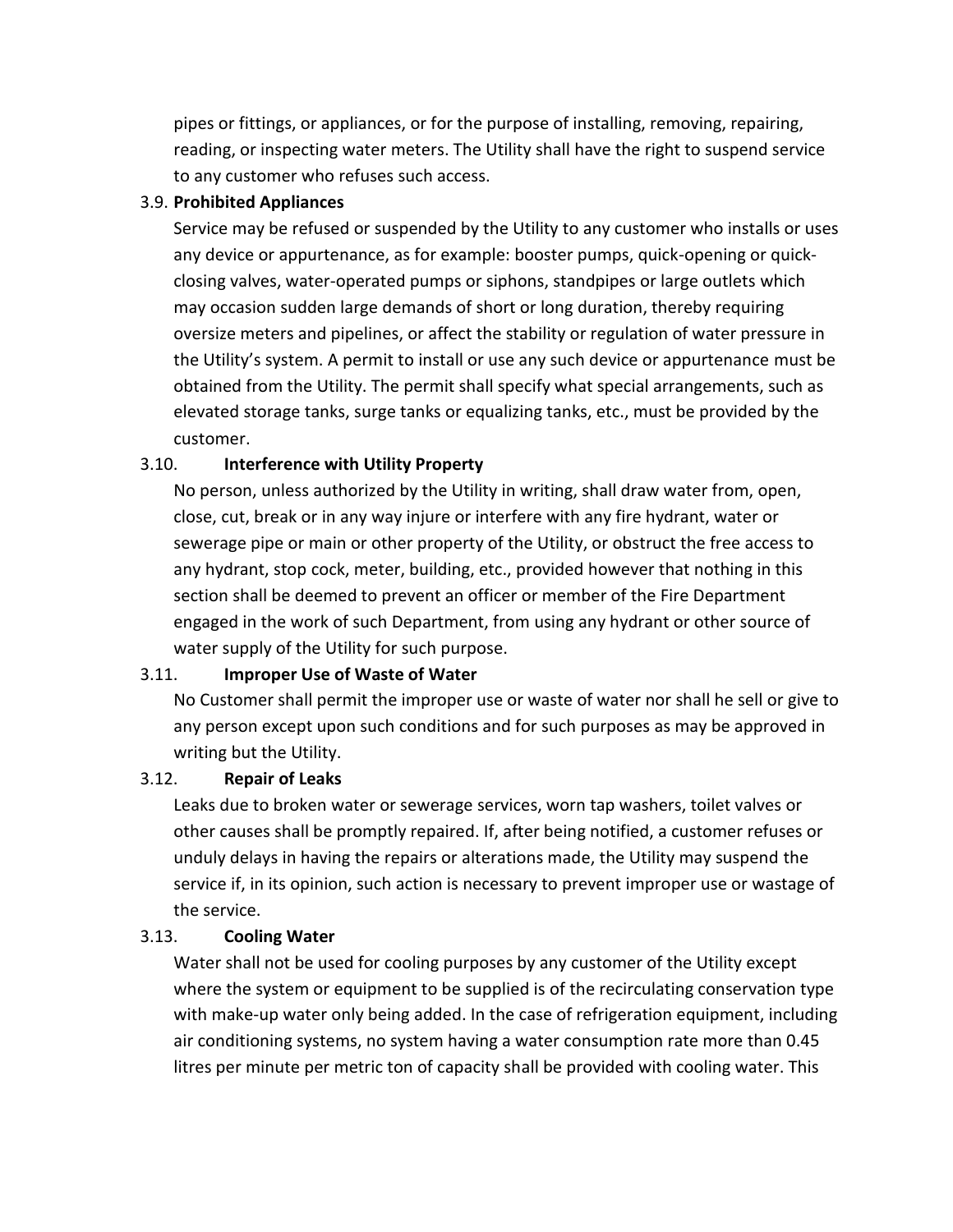Regulation shall apply to all new installations and to any existing systems when they are to be enlarged, renewed, or replaced.

### 3.14. **Suspension of Service for Violation**

Whenever, in the opinion of the Utility, violation of any of these Rules and Regulations is existing or has occurred, the Utility may cause the service to be suspended from the premises where such violation is existing or has occurred and may keep the same so suspended until satisfied that the cause for such action has been removed.

### 3.15. **Suspension of Service**

In every case calling for a suspension of service, due notice must be given to the customer concerned.

### 3.16. **Liability of the Utility**

- 3.16.1. The Utility shall endeavor to maintain reasonable continuity of service. If the service is interrupted, the cause of such interruption or other condition shall be removed or corrected and normal operating conditions restored as soon as possible.
- 3.16.2. The Utility shall not be responsible for any damage, direct or consequential, loss or liability that a customer may sustain by reason of interruption of service, variation of pressure or on account of the turning off or turning on of the water for any purpose, drawing a vacuum on the system by fire pumpers, intermittent flow of the sewerage system or flooding of basements as a result of stoppages in the sewerage system unless caused by the negligence of the Utility. 3.16.3. Interruptions in service shall not relieve the customer from any charge for service.

## 3.17. **Jurisdiction of the Utility**

The Utility shall have jurisdiction over all services and extensions including those on a customer's premises up to and including the first clean out point immediately inside the premises.

#### 4. **Services**

## 4.1. **Installation of Shut-off**

Every water and sewage service to a premise shall have a shut-off valve in an accessible position at the point of entry to the premises.

#### 4.2. **Individual Service**

Except with the special written approval of the Utility, each separate residential building, or premises, not including multiple apartment buildings exceeding two (2) units, shall have a separate water service with a curb stop and a separate sewerage connection directly to the sewerage main.

#### 4.3. **Deposits on Custom Work**

Whenever a customer requests that the Utility do work for which such customer is required to pay, and the Utility agrees to do the work, the Utility may require, before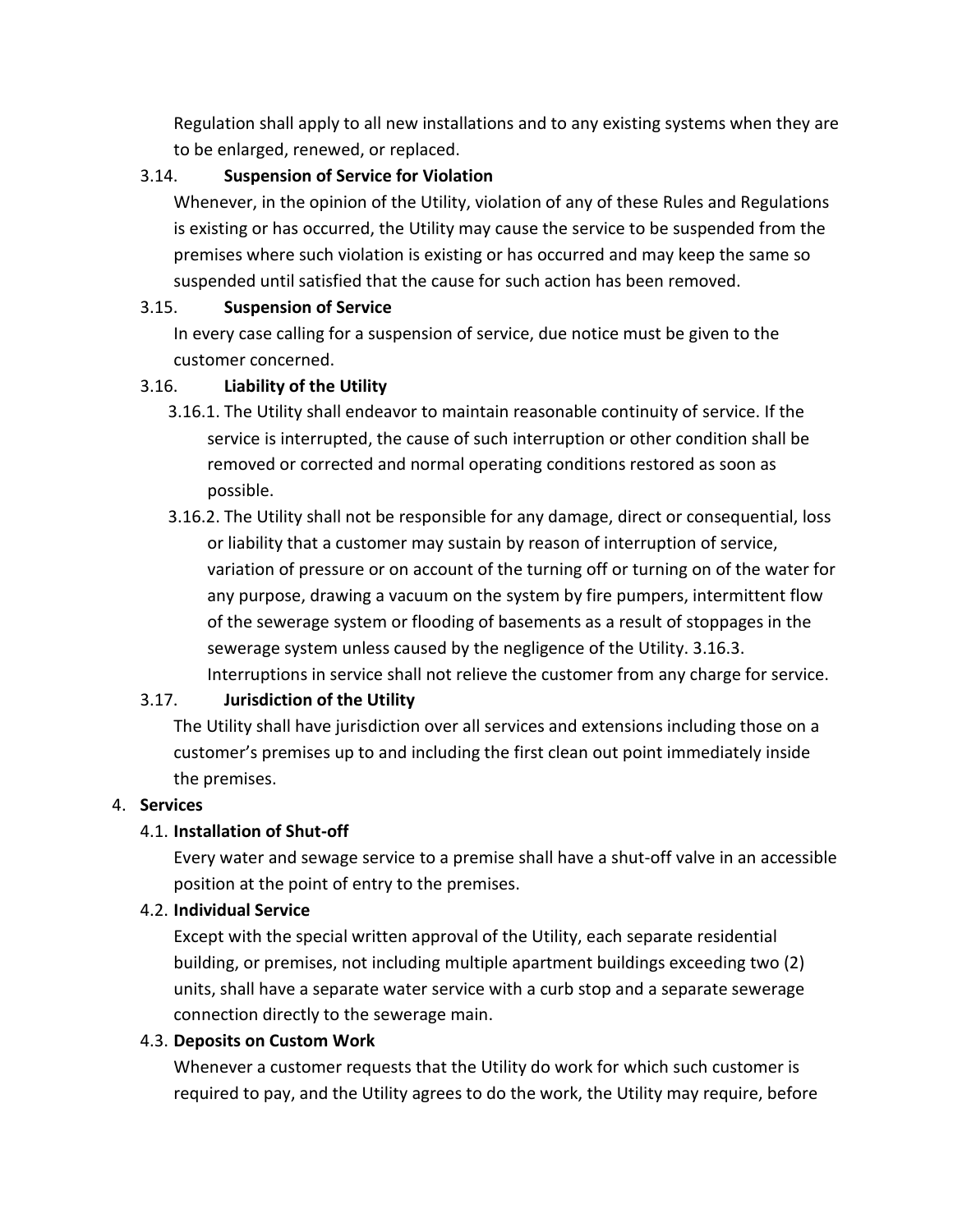the work is started, a sum of money equal to the Utility's estimate of the probable cost of the said work. When the actual coast is determined, and adjustment in the payment shall be made. Service shall not be established or continued by the Utility until all charges are paid.

#### 4.4. **Service Pipes**

Upon receipt of an application for service to any premises located on any portion of a street within the service area of the Utility, which is served by a main water pipe or a main sewerage pipe, and which premises are not already provided with service, the Utility shall install or permit to be installed a water service pipe or a sewerage connection which it considers to be of a suitable size and capacity. The customer may engage an independent contractor to install connections which the Utility considers to be of a suitable size and capacity. No water pipe smaller than 19 mm in diameter shall be laid for any water service and no sewerage pipe less than 100 mm in diameter shall be laid for any sewerage connection. Any work carried out by an independent contractor for the customer shall be under the inspection and supervision of the Utility. An inspection fee, as approved from time to time by resolution of Council, shall apply to work installed by an independent contractor.

#### 4.5. **Cost of Service Pipes**

In cases where mains are existing, the whole cost of supplying and laying a 19 mm water service pipe and fittings and a 100 mm sewerage connection pipe between the Utility main and the property line of the property to be serviced shall be paid by the Utility, From the property line to the premises, the cost shall be paid by the Customer.

#### 4.6. **Cost of Oversized Service Pipes**

In cases where mains are existing, for water services larger than 19 mm and sewerage connections larger than 100 mm, the whole cost shall be borne by the Utility from the Utility main to the property line of the property to be serviced. From the property line to the premise, the whole cost shall be paid by the Customer.

#### 4.7. **No Water Service Without Sewerage Services**

Water service shall not be extended to a premise unless sanitary sewer facilities are also installed or are presently available to the premises in question.

#### 4.8. **Relocation of Service**

After service has been installed by the Utility, no relocation of or alteration to, the portion of the service installed shall be made except at the expense of the customer or other persons requesting such removal or alteration.

#### 4.9. **Multiple Service Connection**

In the event of more than one (1) service being required to the same property, such as a sprinkler system connection or an additional general service connection or connections, the full cost of the additional services to the system mains, any necessary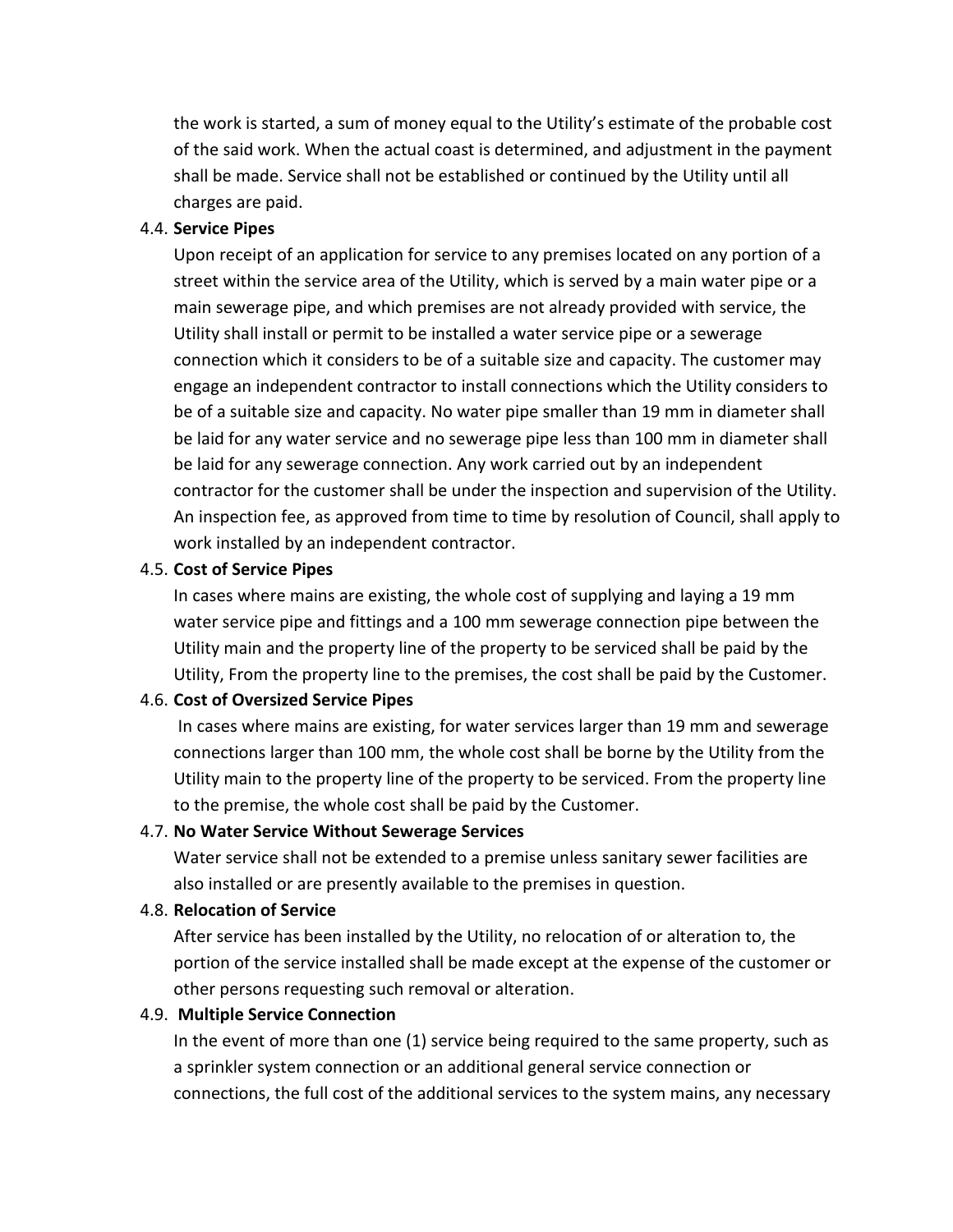repairs and maintenance to the additional services between the main and the customer's premises and any necessary repairs and replacement to any portion of the streets or sidewalks or property of the municipality damaged in providing such additional services shall be paid by the customer. The decision as to the necessity of the additional services shall be made by the Utility.

### 4.10. **Unauthorized Extensions, Additions or Connections**

No person shall, without the written consent of the Utility, make or cause to be made any connection to any pipe or main or any part of the water or sewerage system of the Utility or in any way obtain or use water therefrom in any manner other than as set out in these Rules and Regulations.

## 4.11. **Cross Connections Prohibited**

Connections of any customer's installation served by the Utility to any other source of water supply is prohibited, except with the written permission of the Utility with the terms and conditions of interconnection clearly defined. Failure to comply with this Regulation shall entitle the Utility to suspend the service and due notice is not required.

## 4.12. **Contaminated Interconnection**

No connection shall be permitted to any installation, equipment, or source in such a manner as may allow any contamination to pass from such installation, equipment, or source into the Utility's water supply system. If any such connection exists, the Utility may discontinue the supply of water to such customer, and due notice is not required.

## 4.13. **Repairs to Service Lines**

If a leak, stoppage, or other trouble occurs on a water or sewerage line, it shall be repaired as soon as possible. The following work shall be carried out at the expense of the Utility:

(I) Repairs necessitated by a leak or other trouble occurring between the water or sewerage main and the property line.

(II) Repairs necessitated by a leak or other trouble occurring between the property line and the customer's premises which has been caused by the installation having insufficient grade or because of poor workmanship.

(III) Repairs necessitated by tree roots occurring between the water or sewerage main and the property line.

The following work shall be carried out at the expense of the customer:

(I) Repairs necessitated by normal wear and tear occurring between the property line and the customer's premises.

(II) Repairs necessitated by any stoppage attributable to the improper use of the water or sewerage facilities occurring between the main and the customer's premises.

(III) Repairs necessitated by tree roots occurring between the property line and the customer's premises.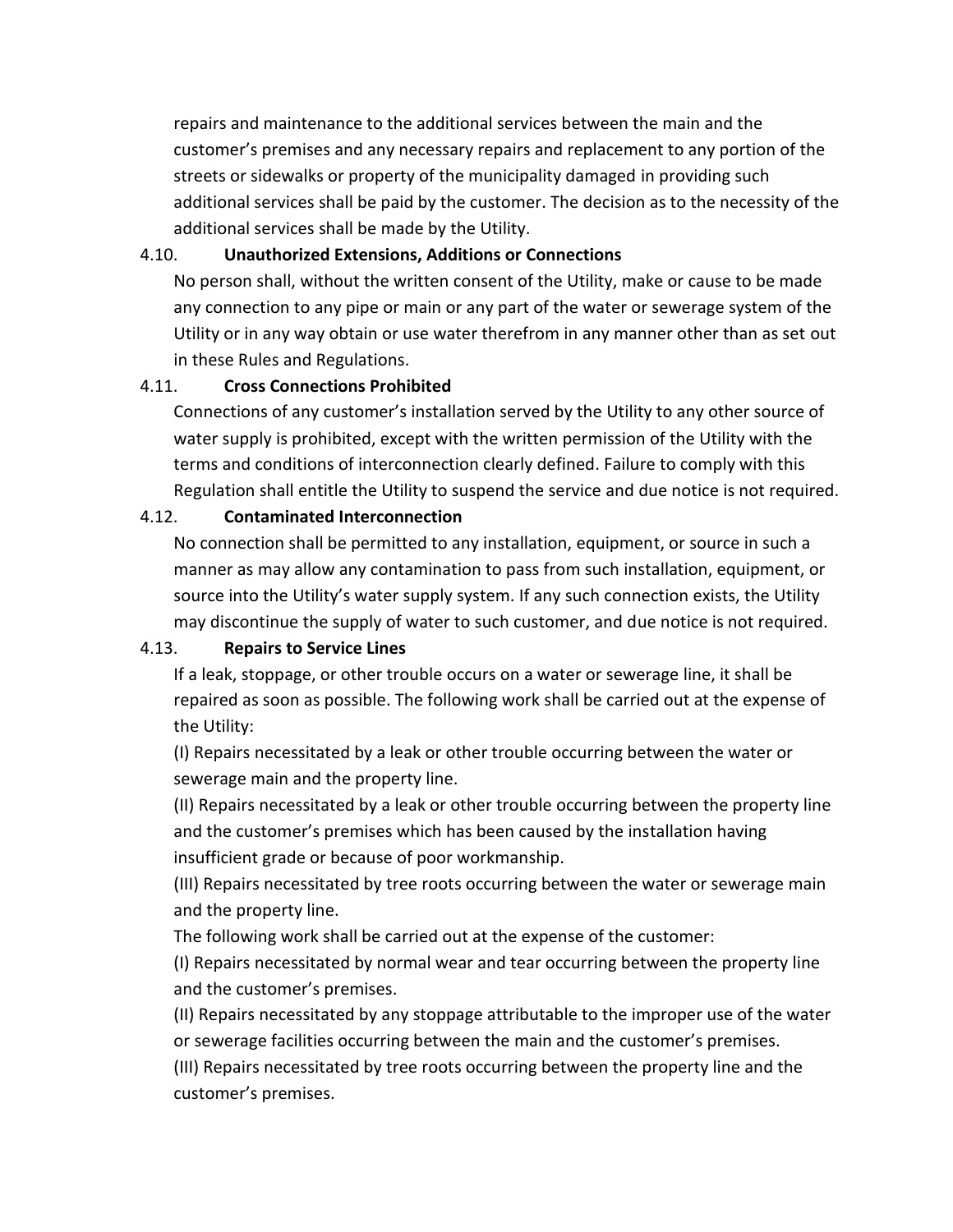#### 4.14. **Private Fire Protection**

Fire protection lines within buildings shall be accessible for inspection, and no connection for any purpose other than fire protection shall be made thereto. No fire protection line shall be connected in such a way as to be served through a customer's metered service without the written permission of the Utility.

### 4.15. **Water for Construction**

The Utility may furnish water to persons requiring a supply thereof for the construction of buildings or other works. Such persons shall deposit with the Utility such sum as may be determined by the Utility as sufficient to defray the cost of making the necessary connection to the service mains, together with the cost of any meter to be installed to measure the water consumed. Upon completion of the work and return of the meter to the Utility, an adjustment shall be made after deducting the cost, if any, of repairing the meter and of testing the same, and after determining the base and connection charges and the consumption rates in respect to such installation.

### 4.16. **Sewerage Line Check Valve**

In the case of a building so located that any plumbing fixture in the building is below street level or so as to be affected by a back flow on the sewerage line, such premises shall be equipped with a suitable check valve. The complete cost of the check valve, its installation and maintenance are the responsibility of the customer. The Utility shall give notice on an annual basis, in a form to be determined by the Utility, to all customers of the advisability of installing a sewerage line check valve. If, after the issuance of such notice, the customer chooses not to install a check valve and a backup occurs in the customer's premises, the customer shall be responsible for any damages sustained.

#### 4.17. **Prohibited Sewage**

No person shall discharge or permit or cause to be discharged directly or indirectly into any sanitary or combined sewer any of the following:

(I) Storm water, surface water, ground water, roof run-off, surface drainage or the like. (II) Matter having a temperature of more than 66°C.

(III) Gasoline, benzene, naphtha, fuel oil, motor oil, grease, acetone, solvents or other flammable or explosive matter.

(IV) Ashes, cinders, sand, mud, straw, shavings, metals, glass, rags, feathers, tar, disposable wipes, plastics, wood, cellulose, garbage, excluding properly shredded garbage, or other solids of a type or quantity capable of causing obstruction to the flow in sewers or other interference with the proper operation of pumping facilities or sewerage treatment equipment.

(V) Matter having a pH lower than 5.5 or higher than 9.5 or where the pH becomes lower than 5.5 or higher than 9.5 if the matter is diluted by any liquid.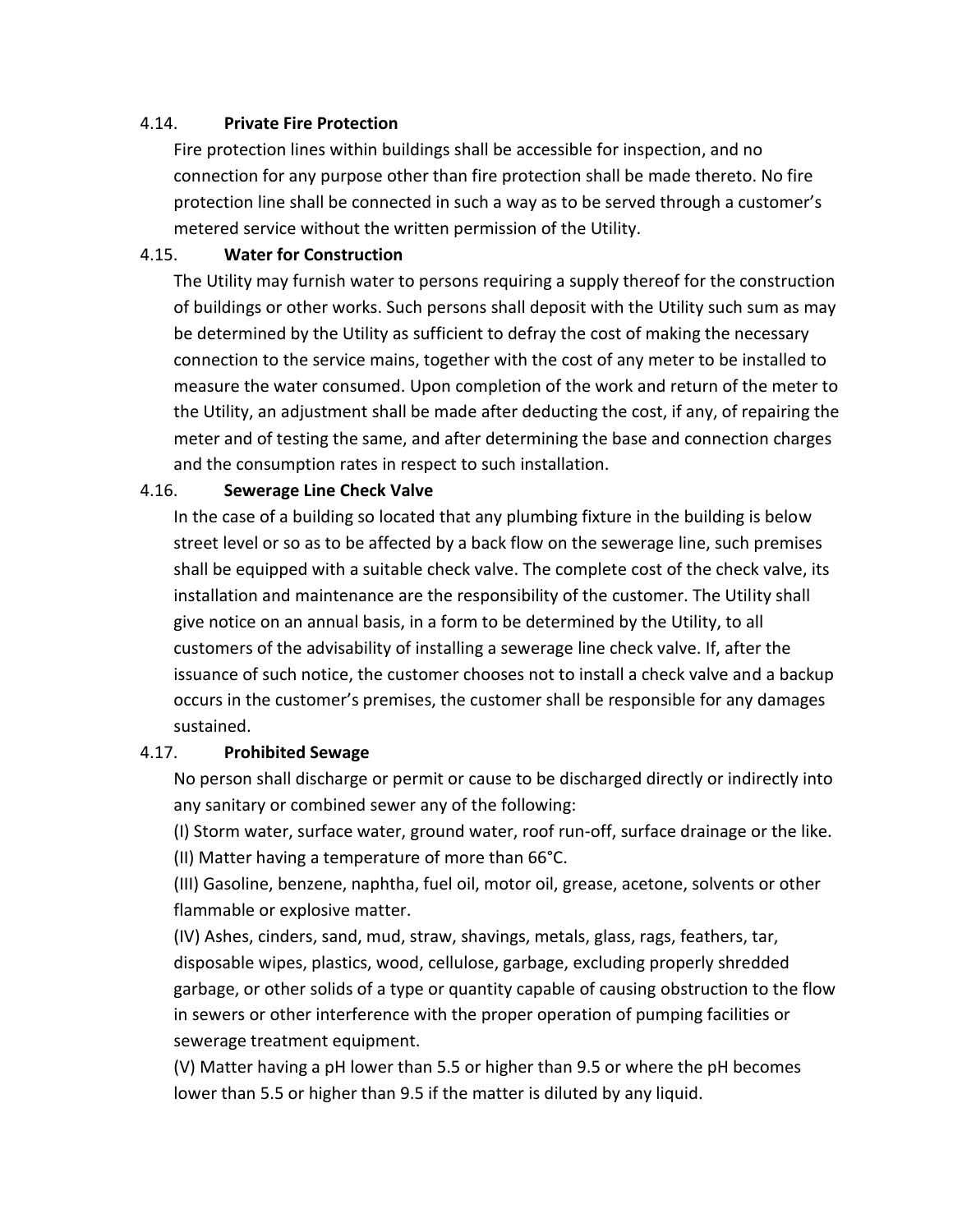(VI) Matter that may cause the death or injury to any person or capable of causing damage or hazard to structures, equipment or personnel of the sewage works. (VII) Hydrogen sulphide, carbon bisulphite, ammonia, trichloroethylene, sulphur dioxide, formaldehyde, chlorine, bromine, pyridine, or any other matter that has or may cause an offensive odour or can create a public nuisance.

(VIII) Any matter in which the BOD exceeds three hundred (300) parts per million. (IX) Animal wastes such as hair, wool, fur, feathers, intestines or stomach casings, paunch manure, intestinal contents, hides or parts thereof, hooves, toenails, horns, bones, and fleshing's.

(X) Matter containing a toxic or poisonous substance in sufficient quantity to injure or interfere with any sewage treatment process or constituting a hazard to humans or animals. Included in this category are waters or wastes containing metals or chemicals such as cyanide, hexavalent chromium, phenols, copper whose concentrations are more than:

Chromium as CR (hexavalent) 3 ppm

Cyanide as HCN 2 ppm Phenol equivalents (primary treatment) 50 ppb Phenol equivalents (secondary treatment) 100 ppb Copper as Cu 1 ppm

## **5. Billing and Metering**

## 5.1. **Payment of Bills**

All bills shall be payable within thirty (30) days after the date rendered for all customers. If not so paid it shall be deemed to be in arrears. No customer shall be billed more than maximum charge per billing cycle per service unit.

## 5.2. **Prorating of Rates**

In the case of a customer not receiving service for a full billing period, the flat rate or base charge shall be computed on a pro-rata basis for the period involved.

## 5.3. **Number of Billings**

No customer shall be billed more than twelve (12) minimum charges in any twelve (12) month period.

## 5.4. **Suspension of** Service for Non-Payment of Bills

The Utility may suspend service to customers whose bills remain unpaid for more than sixty (60) days

5.5. In all cases where service has been discontinued by means of a curb stop for nonpayment of bills or on account or for violation of any section of these Rules and Regulations, service shall not be restored until all arrears has been paid. A customer will be billed for all costs associated with the turn off and turn on of a water or sewerage service if a service was disconnected due to non payment.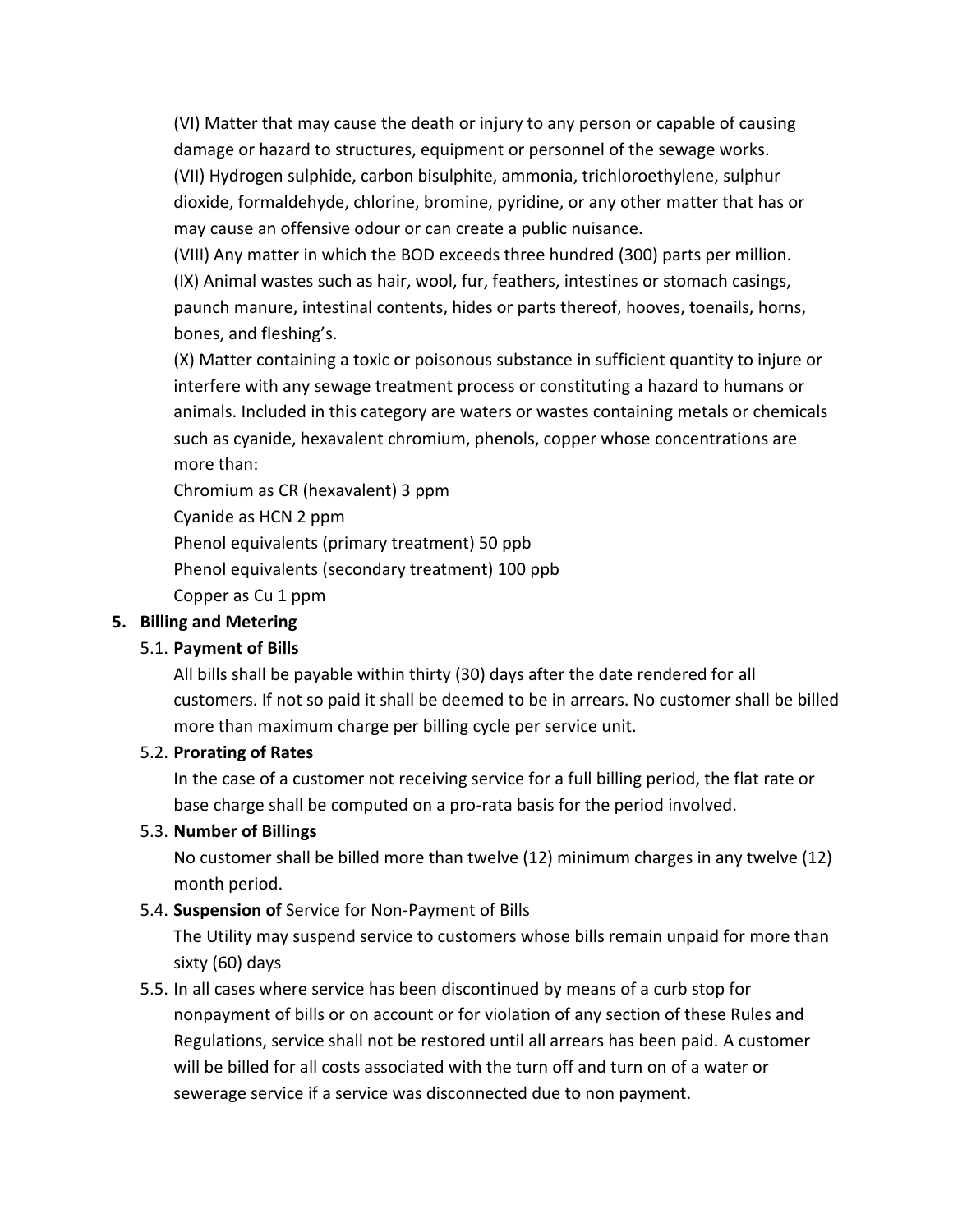### 5.6. **Delayed Payment Charge**

All bills shall be computed according to the rates fixed by the Island Regulatory and Appeals Commission, and if any bill is not paid within thirty (30) days after the date rendered, as indicated by the postmark, or such date as may be clearly shown upon the bill, whichever is the later, it shall be subject to a delayed payment charge. The following charges apply: (I) For customers of Crapaud Sewerage and Water Collection the charge shall be equal to 2% per month of the amount of such bill.

## 5.7. **Owner of Premises Billed**

Charges for service shall be billed to the owner of the premises.

## 5.8. **Rates During Vacancy**

In the case of a premises being vacant, the owner shall be billed for the period until the new tenant becomes responsible for the service.

### 5.9. **Multiple of Joint Use Premises**

Billing of a multiple of joint use premises may be carried out either by billing each individual customer according to the applicable rate schedule or by billing the total premises, at the option of the Utility.

### 5.10. **Municipal Departments**

Water and sewerage facilities used by the municipality for any purpose shall be billed to the municipality by the Utility at the rates and charges established herein and under these Rules and Regulations.

## 5.11. **Fire Protection Service Charge**

The Utility shall annually render to the municipality not later than the last day of June an account for fire protection service. Such account shall be calculated in the manner set out in the Utility's Schedule of Rates.

## 5.12. **Payments Re Adjoining Municipalities**

Unless other wise ordered by the Commission, customers located in one (1) municipality and receiving service from another, shall pay charges in accordance with the rates prescribed for the municipality in which they are located. The Utility in the municipality I which such customer is located shall be billed and be responsible for the payment of charges to the adjoining utility for such services as may be provided by that utility.

## 6. **Extension of Services**

## 6.1. **Customer Contributions**

Unless otherwise ordered by the Council, property owners or customers shall, in cases where service is not available, contribute towards the cost of extending mains, including service laterals to the property line, on the following basis:

I. In the case of water service, One Hundred percent (100%) of the total cost.

II. In the case of sewerage service, One Hundred percent (100%) of the total cost.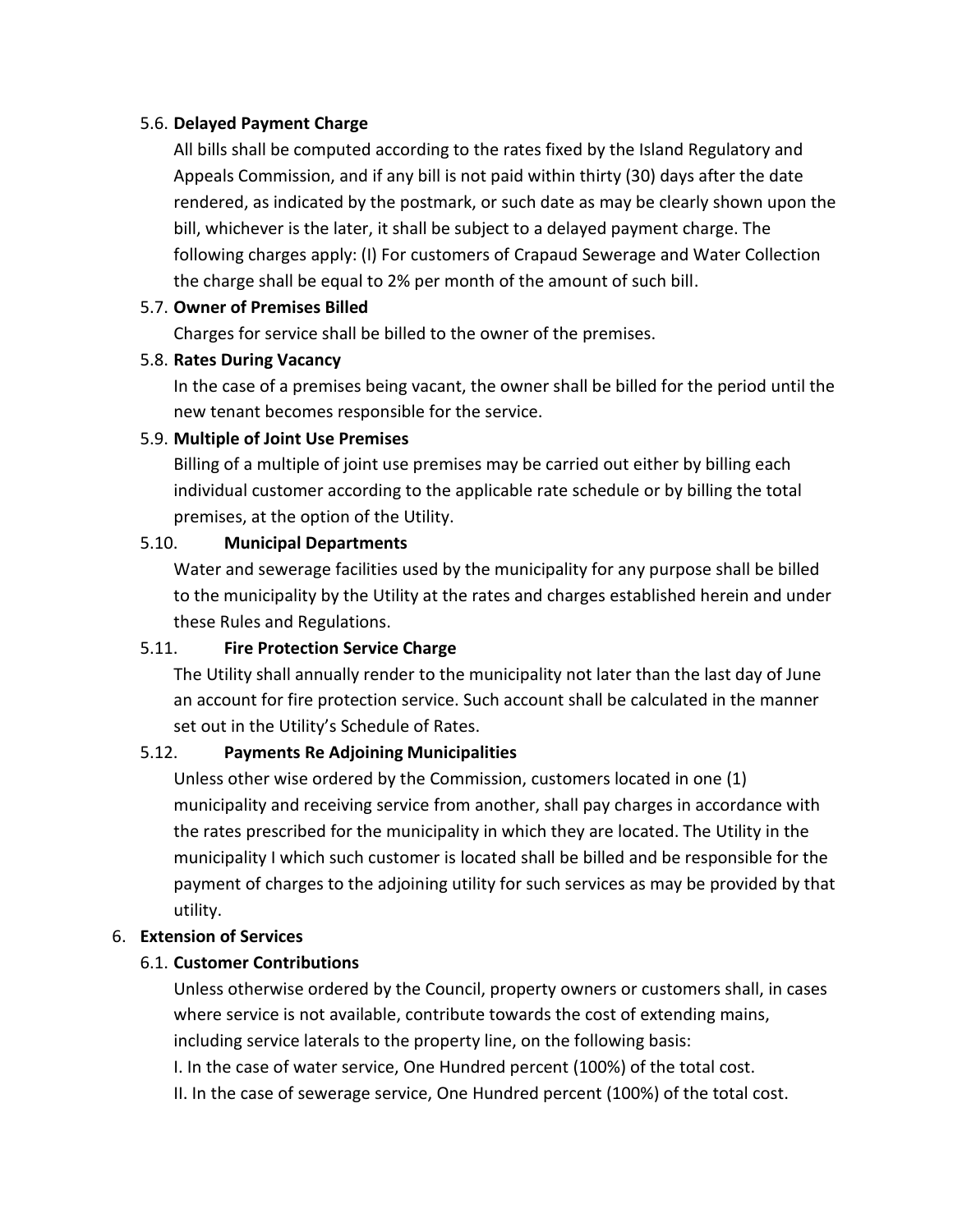Such contributions shall, in cases of developed, non-serviced land, be based on a property owner's lot frontage in relation to the total frontage of the service extension.

### 6.2. **Customer Contribution Frequency**

A customer contribution shall not be made more than once in the case of a sewerage line on any frontage. No charge shall be made where service has been provided in the past.

### 6.3. **Orderly Extension of Services**

The Utility shall provide service facilities to new street extensions or development areas on an orderly and following basis only. If any person is desirous of obtaining service when not available on this basis, such service may be provided to the person by the person paying, in addition to the charges set forth in Regulation 6.1, the full cost of the construction from the existing main to the new street extension or development area.

#### 6.4. **Individual Service Extensions**

Where extensions of individual services are being provided, the property owner or customer shall be billed only for the size of the mains required to give adequate service to the premises concerned. The Utility shall be responsible for the additional costs incurred.

#### 6.5. **Extensions Over Private Property**

In cases where service extensions are required over private property to serve other than owners of that property, such extensions shall be subject to separate negotiation and agreement between the Utility, the customer, and the property owner.

#### 6.6. **Extensions Through Public Rights-of-Way-Intersections**

The total cost of service extensions through public right-of-way or intersections in new development areas shall be allocated in accordance with Regulation 6.1. In other areas, the total cost shall be borne by the Utility.

#### 6.7. **Extensions Past Municipal Land**

The total cost of service extensions past municipal land in new development areas shall be allocated in accordance with Regulation 6.1, with the Utility's share of the costs charged against the municipality. In other areas, the total cost shall be charged against the municipality.

#### 6.8. **Extensions Past Vacant Property-Liens**

In situations where service facilities are extended past lots not requiring service at the time of the extension, but capable of being served, the Utility may place a lien against the property and that part of the construction need not be paid until service is provided, or the property is sold, or five (5) years have elapsed since the completion of the extension covered by the lien, whichever occurs first.

#### 6.9. **Interest on Liens**

In cases where the utility charges a lien against property, interest at a rate of two (2)